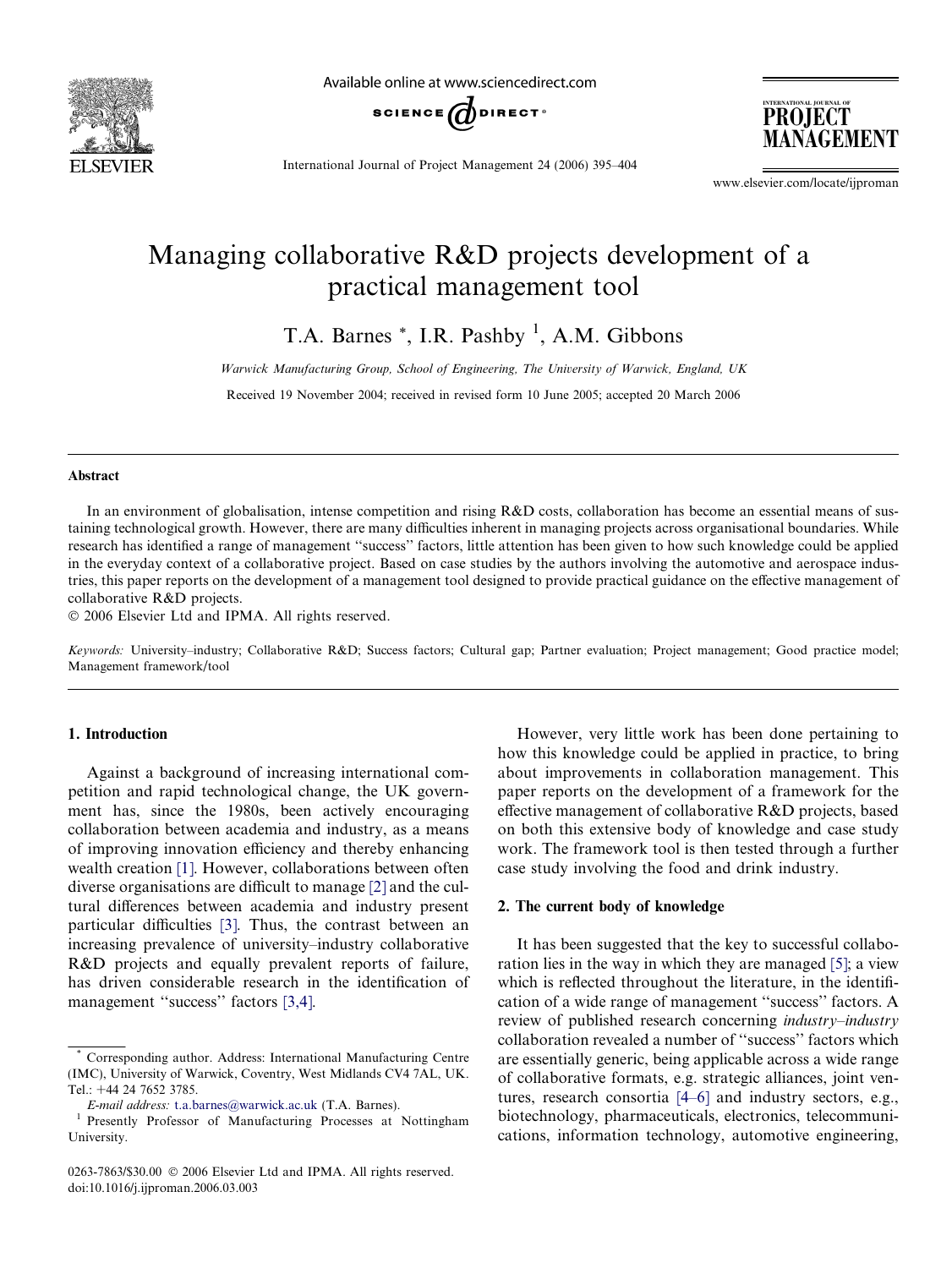aerospace, and oil-exploration [\[3,5,7\].](#page--1-0) These ''success'' factors can be categorised into a series of themes, Fig. 1. For example, Fig. 1 shows that the choice of partner theme includes ''compatibility of culture and mode of operation'' as a success factor. Since incompatibilities between companies often result in misunderstandings, suspicion and con-flict [\[7\].](#page--1-0) The theme referred to as *universal success factors* differs from the others in that it is less specific, consisting of factors such as flexibility and commitment which are regarded as having an all-pervading influence across all elements and all stages of the life cycle of a collaborative project.

By contrast, research concerning *university–industry* collaboration has concentrated primarily on the existence and effects of the so-called ''cultural gap'' [\[3\]](#page--1-0). The factors identified included conflicts over ownership of intellectual property (IP), academic freedom to publish, and differences of priorities, time horizons and areas of research focus. However, aside from the cultural issues, a UK study by Engineering and Physical Sciences Research Council (EPSRC) [\[8\]](#page--1-0), revealed findings that were similar to those reported for industry–industry collaborations, thus indicating that an overlap existed between (management) factors affecting the success of industry–industry collaborations and those of university–industry collaborations.

This suggests that good practice knowledge from both fields can be combined into a comprehensive model for the success of university–industry collaborations. However, this hypothesis needed to be tested. A series of case studies were therefore conducted in order to identify and classify factors found to affect the success of university–industry technological collaborations.

### 3. Case study research

Warwick Manufacturing Group (WMG) has, since its foundation in 1980, established a substantial involvement in and a reputation for collaborative research with industry. Since the primary focus of this work is on collaborative R&D, six collaborative research projects involving WMG and a number of industrial partners were therefore selected for study as part of a multiple-case research design.

The study was designed to test the influence that the ''success'' factors identified in the literature had on the outcome in each case. Five of the six case studies were part of a large collaborative programme involving WMG and some 25 companies from the automotive industry. These projects were therefore set-up in a very similar way, but were each perceived very differently in terms of ''success'' or ''failure'', making them appropriate subjects for studying the effects of management ''success'' factors. The sixth case extended the study to the aerospace industry, providing an opportunity to investigate the influence of the management ''success'' factors across two different industries [\[9\]](#page--1-0).

In each of the cases studied, project participants from the collaborating companies, academic researchers, and where applicable, any technical staff having direct involvement in the projects, were subject to questionnaire-structured interviews. The interview data was supplemented by documentation in the form of minutes of progress meetings, company records and direct observation of project progress meetings, in order to ensure adequate triangulation of evidence [\[10\]](#page--1-0).

#### **Choice of Partner**

Compatibility of culture/ mode of operation Mutual understanding **Complementary** expertise/strengths Past collaboration partners High quality staff Shared vision/strategic importance Complementary aims No hidden agendas Collaborative experience



**Project Management** Clearly defined objectives Clearly defined responsibilities Mutually agreed project plan Realistic aims Adequate resources Defined project milestones Simple collaborative agreement Regular progress monitoring Effective communication Ensuring collaborators deliver

# **Ensuring Equality**

Mutual benefit Equality of power/dependency Equality of contribution

**Monitoring Environmental Influences** Market need Corporate stability

#### **Universal Success Factors** Mutual trust Commitment Good personal relationships Collaboration champion **Continuity** Learning **Flexibility** Leadership